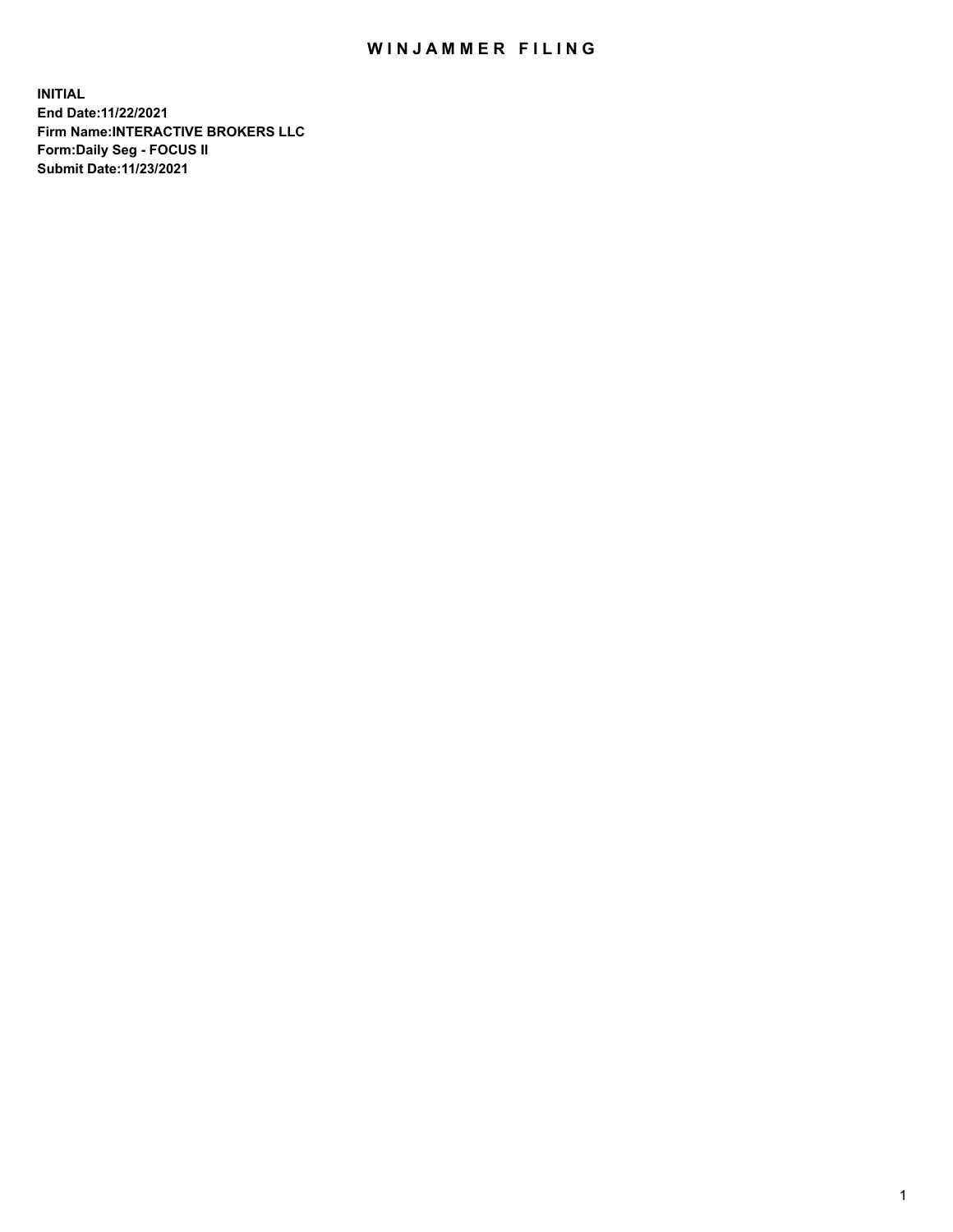**INITIAL End Date:11/22/2021 Firm Name:INTERACTIVE BROKERS LLC Form:Daily Seg - FOCUS II Submit Date:11/23/2021 Daily Segregation - Cover Page**

| Name of Company                                                                                                                                                                                                                                                                                                                | <b>INTERACTIVE BROKERS LLC</b>                                                                           |
|--------------------------------------------------------------------------------------------------------------------------------------------------------------------------------------------------------------------------------------------------------------------------------------------------------------------------------|----------------------------------------------------------------------------------------------------------|
| <b>Contact Name</b>                                                                                                                                                                                                                                                                                                            | James Menicucci                                                                                          |
| <b>Contact Phone Number</b>                                                                                                                                                                                                                                                                                                    | 203-618-8085                                                                                             |
| <b>Contact Email Address</b>                                                                                                                                                                                                                                                                                                   | jmenicucci@interactivebrokers.c<br>om                                                                    |
| FCM's Customer Segregated Funds Residual Interest Target (choose one):<br>a. Minimum dollar amount: ; or<br>b. Minimum percentage of customer segregated funds required:%; or<br>c. Dollar amount range between: and; or<br>d. Percentage range of customer segregated funds required between:% and%.                          | <u>0</u><br>$\overline{\mathbf{0}}$<br>155,000,000 245,000,000<br>0 <sub>0</sub>                         |
| FCM's Customer Secured Amount Funds Residual Interest Target (choose one):<br>a. Minimum dollar amount: ; or<br>b. Minimum percentage of customer secured funds required:%; or<br>c. Dollar amount range between: and; or<br>d. Percentage range of customer secured funds required between:% and%.                            | <u>0</u><br>$\overline{\mathbf{0}}$<br>80,000,000 120,000,000<br><u>00</u>                               |
| FCM's Cleared Swaps Customer Collateral Residual Interest Target (choose one):<br>a. Minimum dollar amount: ; or<br>b. Minimum percentage of cleared swaps customer collateral required:% ; or<br>c. Dollar amount range between: and; or<br>d. Percentage range of cleared swaps customer collateral required between:% and%. | $\overline{\mathbf{0}}$<br>$\underline{\mathbf{0}}$<br>$\underline{0}$ $\underline{0}$<br>0 <sub>0</sub> |

Attach supporting documents CH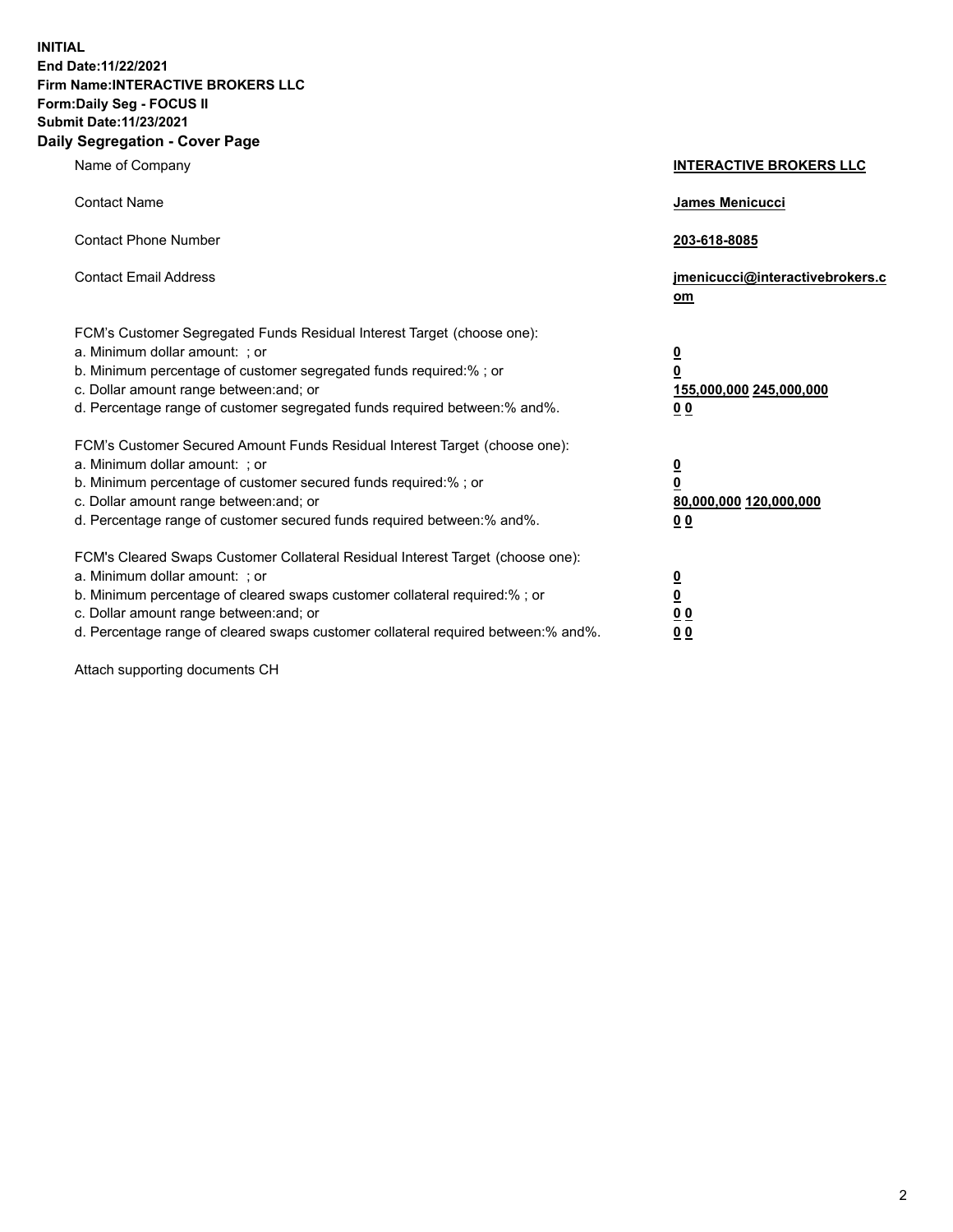## **INITIAL End Date:11/22/2021 Firm Name:INTERACTIVE BROKERS LLC Form:Daily Seg - FOCUS II Submit Date:11/23/2021 Daily Segregation - Secured Amounts**

|                | Daily Ocglegation - Occuled Anioants                                                              |                                                             |
|----------------|---------------------------------------------------------------------------------------------------|-------------------------------------------------------------|
|                | Foreign Futures and Foreign Options Secured Amounts                                               |                                                             |
|                | Amount required to be set aside pursuant to law, rule or regulation of a foreign                  | $0$ [7305]                                                  |
|                | government or a rule of a self-regulatory organization authorized thereunder                      |                                                             |
| $\mathbf{1}$ . | Net ledger balance - Foreign Futures and Foreign Option Trading - All Customers                   |                                                             |
|                | A. Cash                                                                                           | 494,276,998 [7315]                                          |
|                | B. Securities (at market)                                                                         | $0$ [7317]                                                  |
| 2.             | Net unrealized profit (loss) in open futures contracts traded on a foreign board of trade         | -4,558,260 [7325]                                           |
| 3.             | Exchange traded options                                                                           |                                                             |
|                | a. Market value of open option contracts purchased on a foreign board of trade                    | 136,403 [7335]                                              |
|                | b. Market value of open contracts granted (sold) on a foreign board of trade                      | $-11,839$ [7337]                                            |
| 4.             | Net equity (deficit) (add lines 1. 2. and 3.)                                                     | 489,843,302 [7345]                                          |
| 5.             | Account liquidating to a deficit and account with a debit balances - gross amount                 | 4,757 [7351]                                                |
|                | Less: amount offset by customer owned securities                                                  | 0 [7352] 4,757 [7354]                                       |
| 6.             | Amount required to be set aside as the secured amount - Net Liquidating Equity                    | 489,848,059 [7355]                                          |
|                | Method (add lines 4 and 5)                                                                        |                                                             |
| 7.             | Greater of amount required to be set aside pursuant to foreign jurisdiction (above) or line<br>6. | 489,848,059 [7360]                                          |
|                | FUNDS DEPOSITED IN SEPARATE REGULATION 30.7 ACCOUNTS                                              |                                                             |
| 1.             | Cash in banks                                                                                     |                                                             |
|                | A. Banks located in the United States                                                             | 16,915,539 [7500]                                           |
|                | B. Other banks qualified under Regulation 30.7                                                    | 0 [7520] 16,915,539 [7530]                                  |
| 2.             | Securities                                                                                        |                                                             |
|                | A. In safekeeping with banks located in the United States                                         | 320,982,450 [7540]                                          |
|                | B. In safekeeping with other banks qualified under Regulation 30.7                                | 0 [7560] 320,982,450 [7570]                                 |
| 3.             | Equities with registered futures commission merchants                                             |                                                             |
|                | A. Cash                                                                                           | $0$ [7580]                                                  |
|                | <b>B.</b> Securities                                                                              | $0$ [7590]                                                  |
|                | C. Unrealized gain (loss) on open futures contracts                                               | $0$ [7600]                                                  |
|                | D. Value of long option contracts                                                                 | $0$ [7610]                                                  |
|                | E. Value of short option contracts                                                                | 0 [7615] 0 [7620]                                           |
| 4.             | Amounts held by clearing organizations of foreign boards of trade                                 |                                                             |
|                | A. Cash                                                                                           | $0$ [7640]                                                  |
|                | <b>B.</b> Securities                                                                              | $0$ [7650]                                                  |
|                | C. Amount due to (from) clearing organization - daily variation                                   | $0$ [7660]                                                  |
|                | D. Value of long option contracts                                                                 | $0$ [7670]                                                  |
|                | E. Value of short option contracts                                                                | 0 [7675] 0 [7680]                                           |
| 5.             | Amounts held by members of foreign boards of trade                                                |                                                             |
|                | A. Cash                                                                                           | 305,858,595 [7700]                                          |
|                | <b>B.</b> Securities                                                                              | $0$ [7710]                                                  |
|                | C. Unrealized gain (loss) on open futures contracts                                               | 1,765,986 [7720]                                            |
|                | D. Value of long option contracts                                                                 | 136,403 [7730]                                              |
|                | E. Value of short option contracts                                                                | <mark>-11,839</mark> [7735] <mark>307,749,145</mark> [7740] |
| 6.             | Amounts with other depositories designated by a foreign board of trade                            | $0$ [7760]                                                  |
| 7.             | Segregated funds on hand                                                                          | $0$ [7765]                                                  |
| 8.             | Total funds in separate section 30.7 accounts                                                     | 645,647,134 [7770]                                          |
| 9.             | Excess (deficiency) Set Aside for Secured Amount (subtract line 7 Secured Statement               | 155,799,075 [7380]                                          |
|                | Page 1 from Line 8)                                                                               |                                                             |
| 10.            | Management Target Amount for Excess funds in separate section 30.7 accounts                       | 80,000,000 [7780]                                           |
| 11.            | Excess (deficiency) funds in separate 30.7 accounts over (under) Management Target                | 75,799,075 [7785]                                           |
|                |                                                                                                   |                                                             |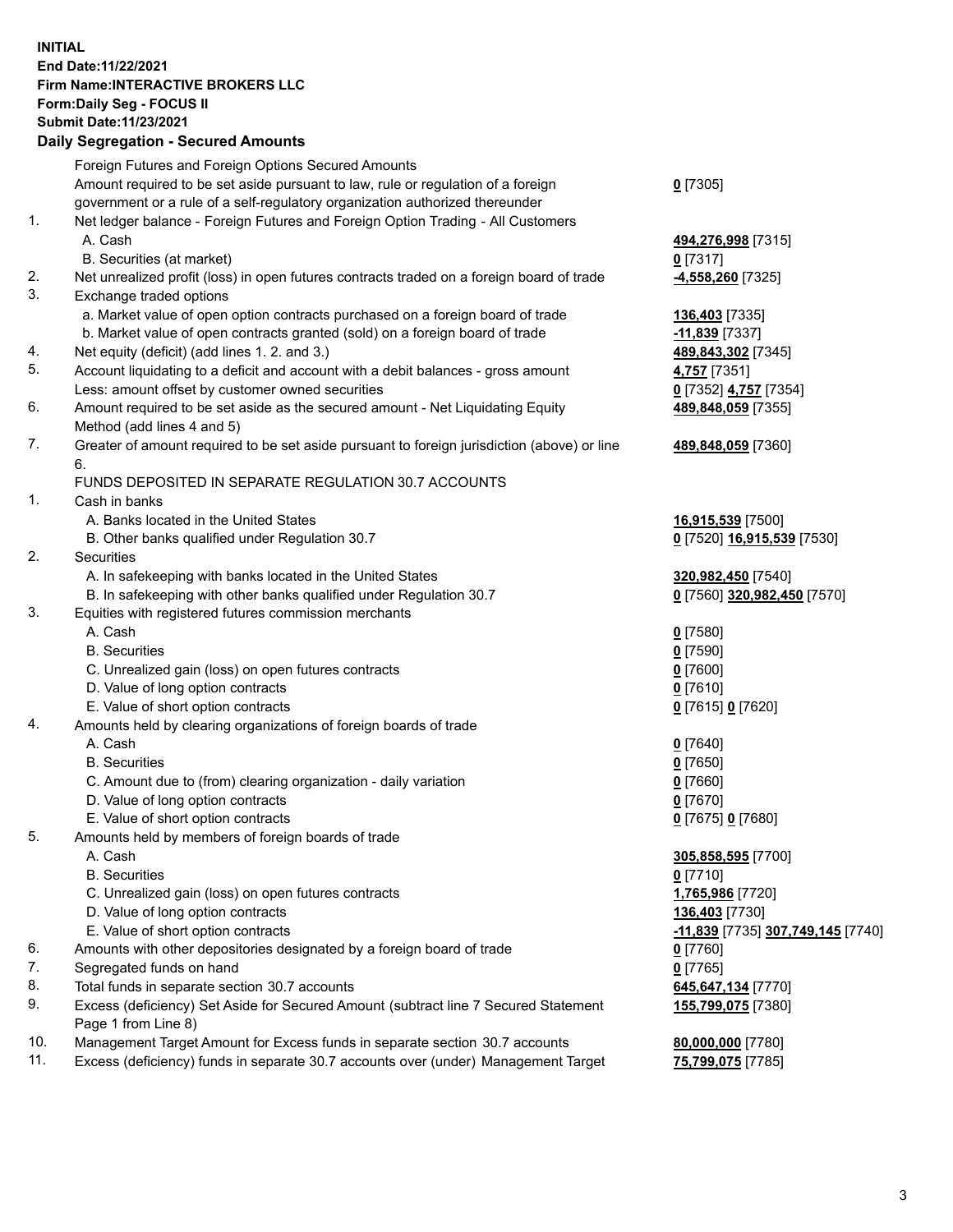**INITIAL End Date:11/22/2021 Firm Name:INTERACTIVE BROKERS LLC Form:Daily Seg - FOCUS II Submit Date:11/23/2021 Daily Segregation - Segregation Statement** SEGREGATION REQUIREMENTS(Section 4d(2) of the CEAct) 1. Net ledger balance A. Cash **7,434,579,634** [7010] B. Securities (at market) **0** [7020] 2. Net unrealized profit (loss) in open futures contracts traded on a contract market **125,981,166** [7030] 3. Exchange traded options A. Add market value of open option contracts purchased on a contract market **512,722,339** [7032] B. Deduct market value of open option contracts granted (sold) on a contract market **-421,136,492** [7033] 4. Net equity (deficit) (add lines 1, 2 and 3) **7,652,146,647** [7040] 5. Accounts liquidating to a deficit and accounts with debit balances - gross amount **1,065,327** [7045] Less: amount offset by customer securities **0** [7047] **1,065,327** [7050] 6. Amount required to be segregated (add lines 4 and 5) **7,653,211,974** [7060] FUNDS IN SEGREGATED ACCOUNTS 7. Deposited in segregated funds bank accounts A. Cash **1,585,437,680** [7070] B. Securities representing investments of customers' funds (at market) **3,626,793,460** [7080] C. Securities held for particular customers or option customers in lieu of cash (at market) **0** [7090] 8. Margins on deposit with derivatives clearing organizations of contract markets A. Cash **1,987,664,750** [7100] B. Securities representing investments of customers' funds (at market) **571,069,201** [7110] C. Securities held for particular customers or option customers in lieu of cash (at market) **0** [7120] 9. Net settlement from (to) derivatives clearing organizations of contract markets **-941,218** [7130] 10. Exchange traded options A. Value of open long option contracts **512,504,947** [7132] B. Value of open short option contracts **-421,000,666** [7133] 11. Net equities with other FCMs A. Net liquidating equity **0** [7140] B. Securities representing investments of customers' funds (at market) **0** [7160] C. Securities held for particular customers or option customers in lieu of cash (at market) **0** [7170] 12. Segregated funds on hand **0** [7150] 13. Total amount in segregation (add lines 7 through 12) **7,861,528,154** [7180] 14. Excess (deficiency) funds in segregation (subtract line 6 from line 13) **208,316,180** [7190] 15. Management Target Amount for Excess funds in segregation **155,000,000** [7194] **53,316,180** [7198]

16. Excess (deficiency) funds in segregation over (under) Management Target Amount Excess